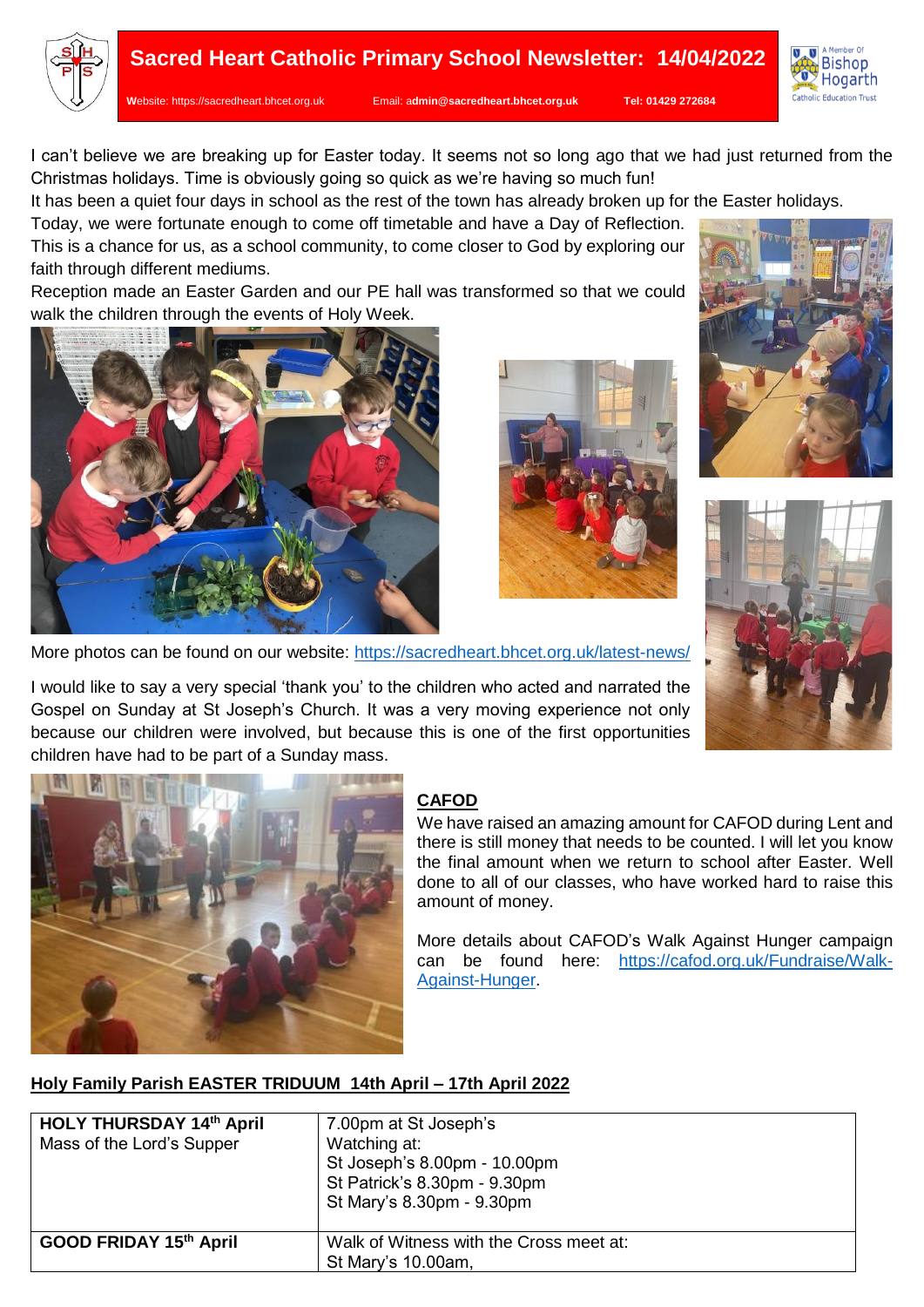|                                                      | St Patrick's 10.00am,<br>St John Vianney's 10.00am,<br>St Cuthbert's 10.45am,<br>St Thomas More 10.45am,<br>St Joseph's 11.00am,<br>War memorial 11.15am. |
|------------------------------------------------------|-----------------------------------------------------------------------------------------------------------------------------------------------------------|
| <b>Commemoration of the Lord's</b><br><b>Passion</b> | St Patrick's 3.00pm<br>St Joseph's 3.00pm<br>St Mary's 3.00pm                                                                                             |
| <b>HOLY SATURDAY 16th April</b><br>Easter Vigil      | St Joseph's 7.30pm, ends 9.00pm                                                                                                                           |
| <b>Easter Sunday Masses</b>                          | St Patrick's 9.00am<br>St Joseph's 10.00am<br>St Mary's 11.00am<br>Please note that there is no evening Mass on Easter Sunday.                            |

Further information can be found here:<https://sacredheart.bhcet.org.uk/parish/>

# **VIRTUE THURSDAY**

Well done to the children who were chosen for our Virtue Thursday hot chocolate. This week we were looking at the Virtue compassion and these children had been chosen for demonstrating compassion in all that they have done this week. The balloons have survived another week! More photos of the hot chocolate can be found on our website: <https://sacredheart.bhcet.org.uk/latest-news/>







### **ATTENDANCE**

Attendance this week has dropped unfortunately and it is 91%. Well done to Class 5 who have knocked Class 7 and Class 3 off their winning run with 94.8%. Well done Mrs Grummett and her class!

# **COVID**

Updated guidance and advice on living with COVID-19 issued by the Government has now come into effect. This guidance states:

- Children and young people who are unwell and have a high temperature should stay at home and avoid contact with other people. They can go back to school when they no longer have a high temperature and they are well enough to attend.
- Children and young people aged 18 and under with a positive COVID-19 test result should try to stay at home and avoid contact with other people for 3 days, which is when they are most infectious.